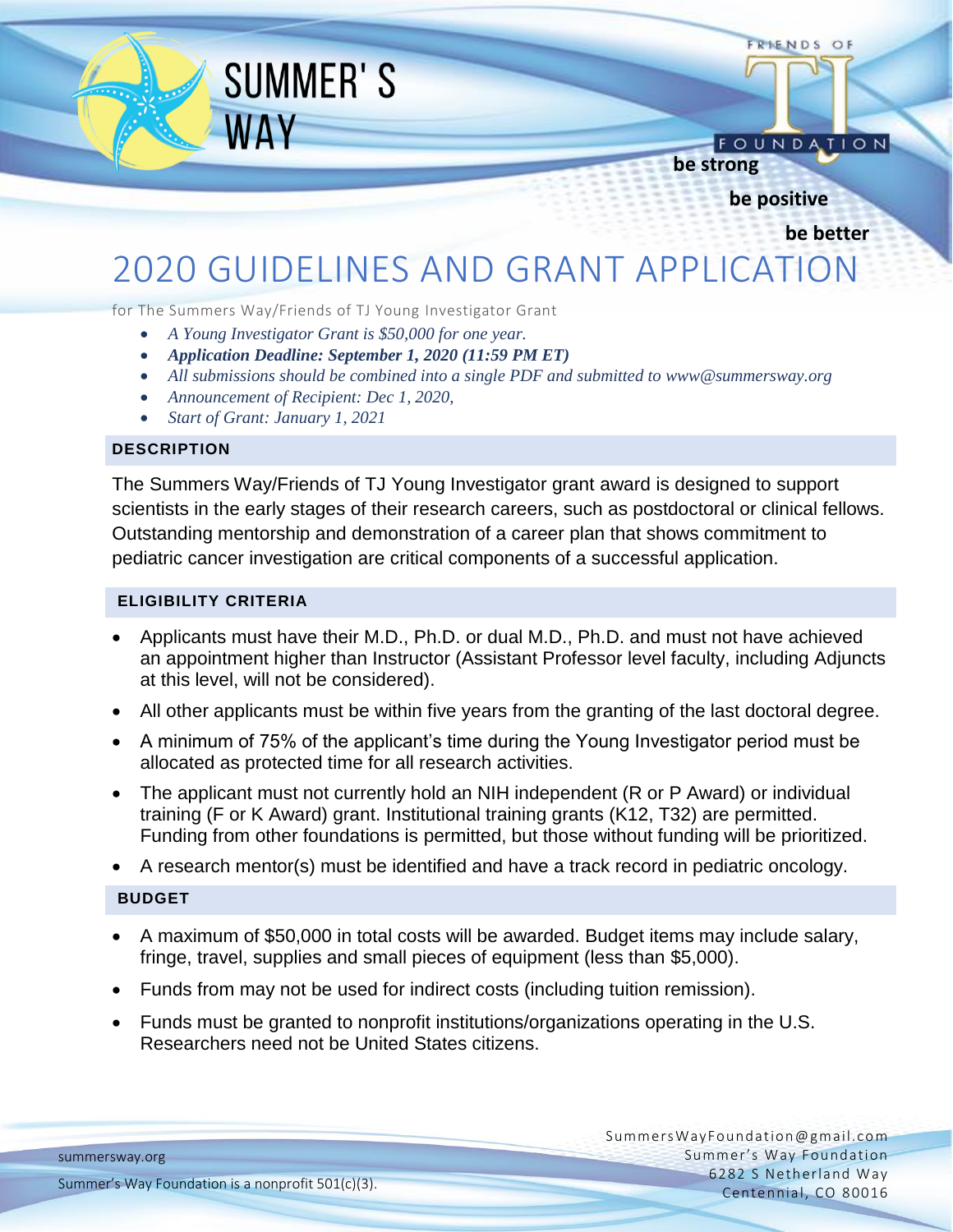

- A. Application Cover Page (1 page): Use the template provided.
- B. Project Overview and Lay Summary (250 words maximum)
- C. Research Plan
	- 1. Scientific Abstract with Specific Aims (1/2 page): Please summarize the research objectives and rationale.
	- 2. Significance and Impact (1 page): Describe the relevant background for the current research plan. State the significance and importance of your proposed project with respect to pediatric cancer research. Relate the specific aims to the goals and longterm objectives. Describe how this project will lead to new or improved cures for or impact on pediatric cancer patients.
	- 3. Approach (2 pages): Describe the overall strategy to accomplish the aims of the project. Describe methodology, analyses, and how research aims will be realistically accomplished within the proposed funding period. Provide an account of the PI's preliminary studies pertinent to the application. Anticipation of potential problems and plans to deal with these is expected.
	- 4. Literature Cited: A maximum of 30 references are allowed.
- D. Career development and mentoring Plan (1 page): Describe the mentor's role in the experimental design and execution. Describe detailed plan for career development including strategies for mentorship in pediatric oncology research, continued education, and future research/funding.
- E. Mentor Letter of Recommendation: this letter is separate from the mentoring plan and should confirm the role and activities outlined in the mentoring plan.
- F. Biographical Sketch(es): Use the NIH 5-page biographical sketch format for the principal investigator and mentor.
- G. Budget and brief justification (1 page maximum)
- H. Human Subjects (1/2 page): Include IRB number. Please note an IRB approval letter will be required for funding.
- I. Vertebrate Animals (1/2 page): Include IACUC approval number. Please note an IAUCUC approval letter will be required for funding.
- J. Collaborators and/or Consultants: Include any appropriate letters from individuals confirming their roles in the project.

summersway.org